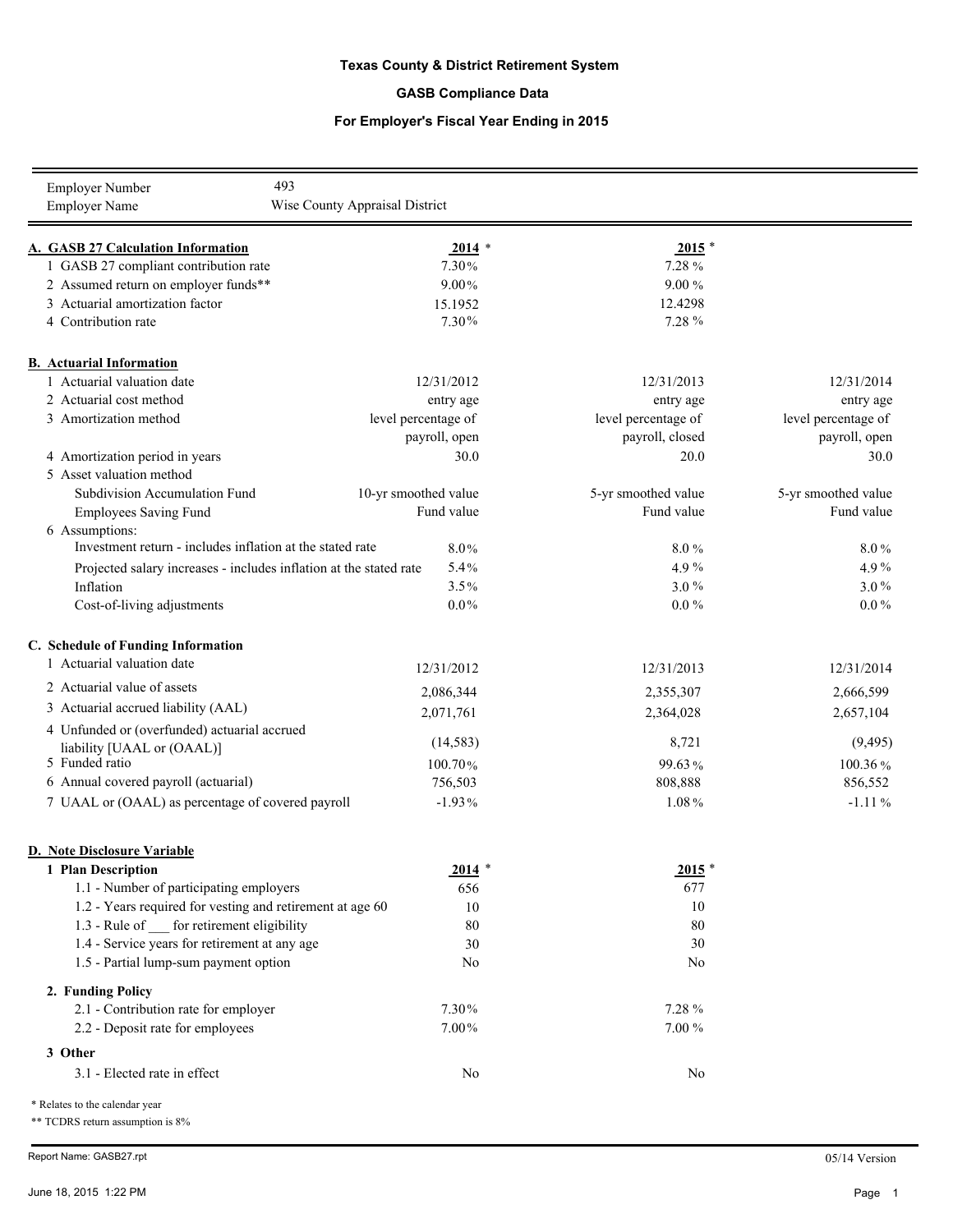# **Texas County & District Retirement System**

#### **GASB Compliance Data**

Attached is the GASB 27 Compliance Data to help you comply with the reporting requirements of Statement No. 27 of the Governmental Accounting Standards Board (GASB 27), *Accounting for Pensions by State and Local Governmental Employers*.

You should comply with the GASB 27 provisions that pertain to agent multiple-employer defined benefit pension plans. Actual interpretation, application and disclosures required by GASB 27 must be based on circumstances specific to your employer and are your responsibility.

The conditions shown below may impact your disclosure requirements under GASB 27:

- 1. Accounting year (whether using a calendar year or non-calendar year);
- 2. Any optional lump-sum contributions made to TCDRS during the current or a previous year;
- 3. Disclosure of a net pension obligation (NPO) in a previous year; and
- 4. Any elected rate used to contribute higher than the actuarially calculated rate in a previous year.

Copies of GASB 27 and the Implementation Guide for GASB 27 may be purchased from GASB at 800-748-0659 or at http://www.gasb.org/.